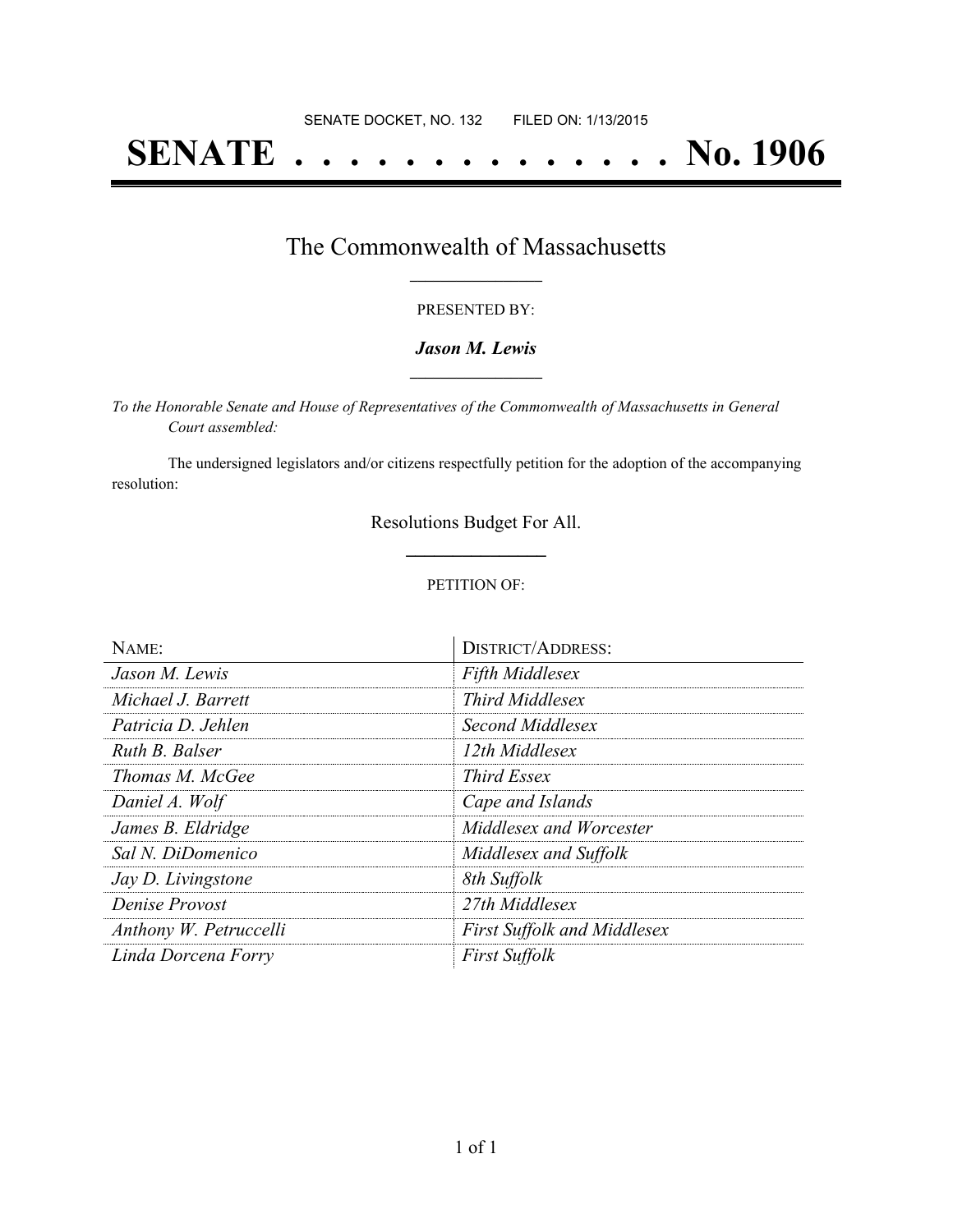# SENATE DOCKET, NO. 132 FILED ON: 1/13/2015 **SENATE . . . . . . . . . . . . . . No. 1906**

By Mr. Lewis, a petition (accompanied by resolution, Senate, No. 1906) of Jason M. Lewis, Michael J. Barrett, Patricia D. Jehlen, Ruth B. Balser and other members of the General Court for the adoption of resolutions to amend the federal budget. Veterans and Federal Affairs.

## The Commonwealth of Massachusetts

**In the One Hundred and Eighty-Ninth General Court (2015-2016) \_\_\_\_\_\_\_\_\_\_\_\_\_\_\_**

**\_\_\_\_\_\_\_\_\_\_\_\_\_\_\_**

Resolutions Budget For All.

| $\mathbf{1}$   | Whereas Federal Budget decisions will affect the public good for years to come; and         |
|----------------|---------------------------------------------------------------------------------------------|
| $\overline{2}$ | Whereas budget decisions made in Washington have a profound effect on the people of         |
| 3              | the Commonwealth; and                                                                       |
| $\overline{4}$ | Whereas on November 6, 2012 voters in 91 cities and towns across Massachusetts have         |
| 5              | by large margins expressed their support for a "Budget for All" non-binding public policy   |
| 6              | question with the below provisions, and have urged their elected state officials to address |
| 7              | Congress and the President on their behalf;                                                 |
| 8              | Therefore be it resolved that the Massachusetts [Senate] [House of Representatives]         |
| 9              | hereby calls upon Congress and the President to:                                            |
| 10             | 1. Prevent cuts to Social Security, Medicare, Medicaid, and Veterans benefits, or to        |
| 11             | housing, food and unemployment assistance;                                                  |